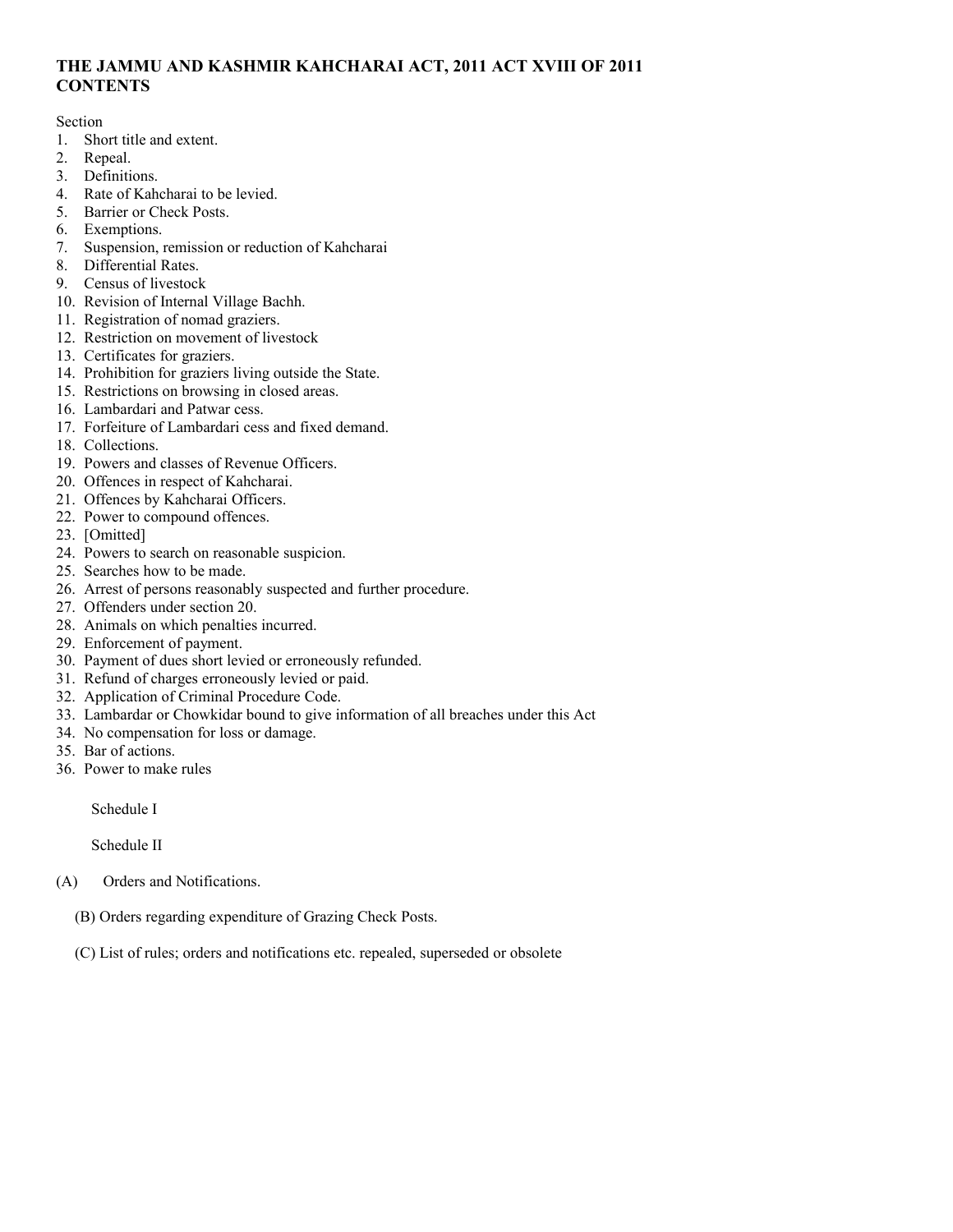# **THE JAMMU AND KASHMIR**

# **KAHCHARAI ACT, 2011** *Act*

# *No. XVIII* **of** *2011*

*(Received the assent* of *the Sadar-i-Riyasat on 19th August, 1954 and published in the Government Gazette dated 5th Assuj, 2011/21st September, 1954)*

*A n Act* to *make better provision for and* to *consolidate and amend the Law relating* to *Kahcharai and other matters connected therewith.*

Whereas it is expedient to make better provision for and to consolidate and amend the Law relating to Kahcharai and other matters connected therewith;

It is hereby enacted as follows :

CHAPTER I *PRELIMINARY*

1. Short title and extent.-(I) This Act may be called the Jammu and Kashmir Kahcharai Act, 2011.

(2) It extends to the whole of the Jammu and Kashmir State.

2. Repeal.-(l) The Jammu and Kashmir Kahcharari Act,1994, is hereby repealed.

(2) The Rules and Ailans previously' issued are hereby repealed to the extent to which these are repugnant to the provisions of this Act.

(3) Savings:- But all rules, notifications and notices issued, appointments and orders made, rates and fees imposed, or assessed, powers conferred, rights acquired and liabilities incurred and other things done under the Act hereby repealed shall so far as may be, deemed to have been respectively issued, made, imposed, assessed, conferred, acquired and done under this Act.

3. Definitions:- In this Act unless there is anything repugnant in the subject or context:-

(1) "Kahcharai" means revenue derived or derivable from any duty, fee, tax, fine or penalty imposed, under the provisions of this Act or of other law for the time being in force, relating to the levy of grazing or browsing dues;

(2) "Barrier Post" means a post fixed or established on a line of road or route, where livestock liable to the payment of Kahcharai or on entering the territories of the State from outside or within those territories from one side of the Pir Panjal mountain range to the other, checked or 'enumerated and subjected to the payment of Kahcharai;

(3) "Checking post" means a post fixed or established on a line of road or route where livestock liable to the payment of Kahcharai are, while moving within. the territories of the State on either side- of the Pir Panjal mountain range, checked or enumerated and subjected to the payment of Kahcharai;

(4) "Kahcharai Officer" includes a Revenue Officer as defined in the Jammu and Kashmir Land Revenue Act, 1966, a forest Officer as defined in the Jammu and Kashmir Forest Act, 1987, a Girdawar, a Patwari and any other officer or person duly authorised by the Minister-In-charge of the Forest Department to perform all or any of the duties under this Act;

(5) "Village Kahcharai', means Kahcharai assessed at A rates;

*(6) "Fluctuating Kahcharai"* means Kahcharai assessed at B or C rates;

*(7) "Bahak"* means a limited area situated in hills where graziers resort in summer for grazing purposes ;

*(8) "Year"* for the purposes of enumeration, record of livestock, assessment and collections of Kahcharai shall be deemed to commence on and from 1st Maghar, and to close at the end of Katik.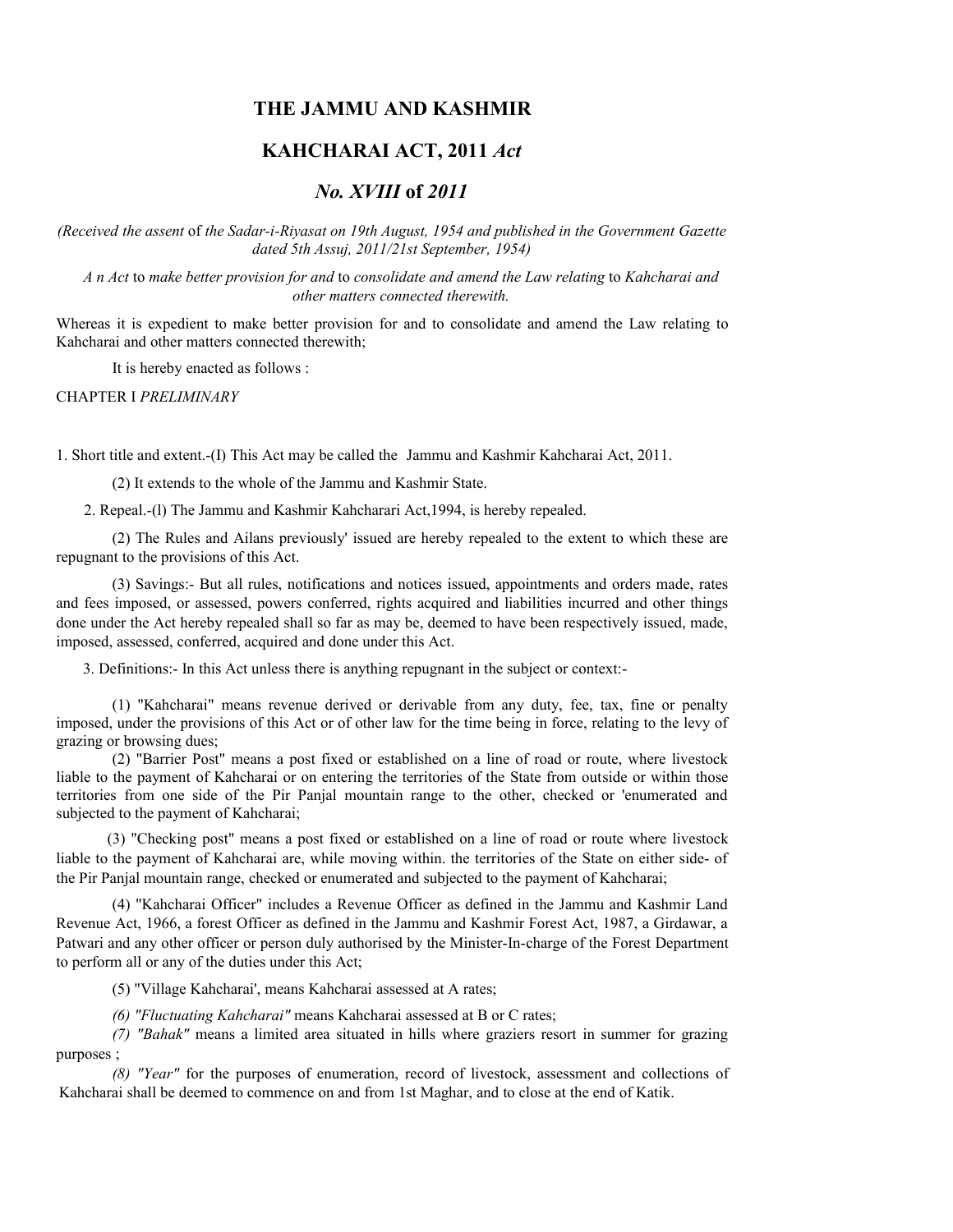(9) References to Pir Panjal Mountain Range shall be construed as references to the Mountain Range which runs through the territories of the State such that the territories comprising Kashmir Valley and the Frontier tracts of Bunji and Ladakh excluding the Suru Valley of Kargil Tehsil fall on the one side and the territories comprising Jammu and the Suru Valley of Kargil Tehsil adjoining Tehsil Kishtwar on the other side of the said Range.

#### **CHAPTER II**

#### **IMPOSITION AND LEVY OF KAHCHARAI**

4. Rate of Kahcharai to be levied:- (l) The Government may from time to time by notification in the Government Gazette, prescribe, annul or alter rates at which Kahcharai shall be levied upon livestock.

(2) The rates prescribed to be levied at the commencement of this Act shall be as set out in Schedule I and shall continue to be levied till they are annulled or altered under sub-section (1):

Provided that such rates may be ordered by the Government to be levied with effect from 1st Maghar, 2010.

5. Barrier or Check posts:- (a) The Chief Conservator of Forests shall, by notification in the Government Gazette, establish barrier and checking posts in the State territories at suitable places for the purposes of enumerating livestock entering the State from outside or moving from place to place within the State and for levying fluctuating Kahcharai dues thereon.

(b) Such barrier and checking posts shall also be notified in the towns and villages in the neighbourhood thereon:

Provided that barrier or checking posts now existing shall be deemed to have been established under this Act.

6. Exemptions:- (l) The Government may, by notification in the Government Gazette define and grant exemptions from payment of Kahcharai levied under this Act.

(2) The exemptions to be granted at the commencement of this Act shall be as set out in Schedule II and shall continue to be granted till they are annulled or altered under sub-section (1).

7. Suspension, remission or reduction of Kahcharai.-The Government may, at any time, suspend, remit, or reduce the Kahcharai dues in respect of any livestock or species of livestock.

8. Differential Rates.-(l) Subject to the provisions of this Act, Kahcharai shall be levied as follows :

### **(a) "A rates" in respect of**

[(i) livestock other than goats which graze within the limits of a village whether moving for grazing during summer to recognized Bahaks or not];

(ii) goats which do not move for browsing beyond the limits of their village;

### **(b) "B rates" in respect of**

(i) livestock other than goats which move from place to place within the State for grazing;

(ii) goats which move for browsing from place to place but do not migrate from the territories of the State on one side of the Pir Panjal Mountain Range to such territories on the other;

# **(c) "C rates" in respect of**

(i) livestock other than goats which enter for purposes of grazing or are imported for commercial purposes into the State;

(ii)goats which move for browsing from the territories of the State on one side of the Pir Panjal Mountain Range to such territories on the other.

### **(2) No Kahcharai shall be charged on**

(a) sheep and goats 1ess than 6 months old;

(b) animals other than sheep and goats less than 3 years old; and

(c)livestock in villages where adequate grazing facilities do not exist and cattle are not taken to forests and Bahaks for grazing.

(3) Notwithstanding anything contained in sub-section (i), livestock on which Kahcharai "has been paid at A rates shall in the event of their becoming liable to B or C rates be charged only the difference between A rates and B or C rates as the case may be.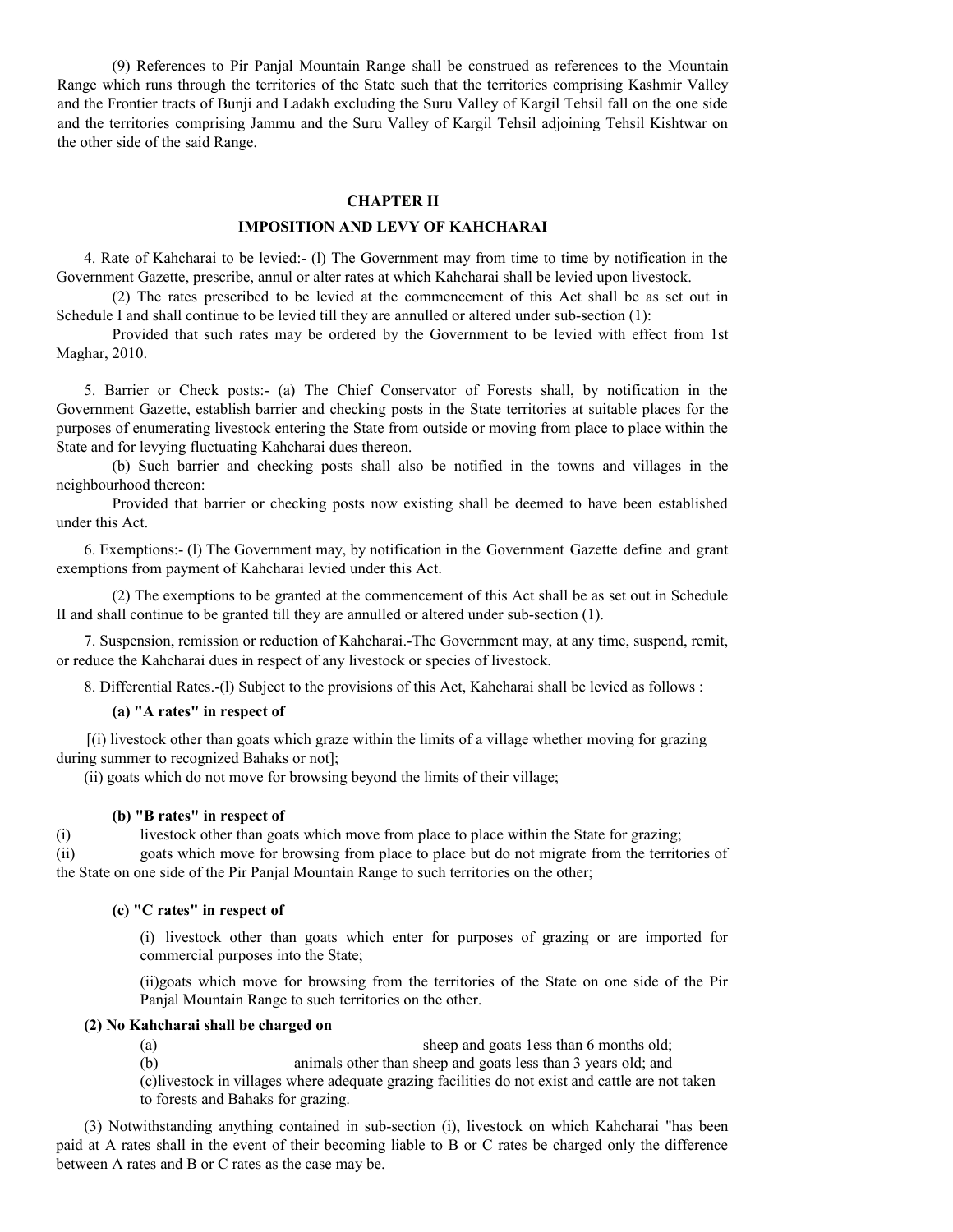(4) The goats moving from place to place but not migrating from the territories of the State on one side of the Pir Panjal Mountain Range to such territories on the other shall, even if they take a route on the other side of the Pir Panjal Mountain Range, be liable to be charged 'B' rates, provided that the period of transit through such other side does not exceed 15 days.

9. Census of livestock.-The Government may, at any time, direct census of livestock or of a particular species thereof to be taken simultaneously throughout the State or in any part thereof.

10. Revision of Internal Village Bachh:- [(1) (Except in case of Ladakh District where Sheep and Goats shall be enumerated after every three years) the livestock of a village] under Village Kahcharai shall be enumerated annually and the incidence of Kahcharai of such village revised accordingly:

Provided that if, between the date of the 3[xxx]"enumeration and the due date of the recovery of Kahcharai a decrease of over 25 per cent in livestock is caused by natural calamities, the Tehsildar shall have power to suspend and the Collector shall have the power to remit the Kahcharai dues on such livestock at the prescribed rates.

(2) Until fresh enumeration of livestock is made as provided in sub-section (1) the enumeration according to which fixed Kahcharai was being assessed immediately before the commencement of this Act shall be taken to be the basis of assessment of village Kahcharai under this Act.

### **CHAPTER III MOVEMENT OF LIVESTOCK**

11. Registration of nomad graziers:- Every nomad grazier who migrates with his livestock from place to place for pasture in summer and winter, shall be registered by a Kahcharai Officer in the Tehsil in which he resides in winter. The registration shall show necessary particulars relating to him and also the species and number of livestock in his possession.

12. Restriction on movement of livestock.-No nomad grazier shall

(i) move his livestock from one tract to another except under a permit issued under this Act and by routes other than-

- (a) those specified in his permit;
- (b) the one on which a barrier or checking post has been notified;

(ii) take his livestock across the Jhelum and Chenab rivers except by a bridge or Government ferry.

(iii) pass a barrier or a checking post with his livestock between sunset and sunrise unless written permission is given to him by the Kahcharai Officer-in-charge of the post:

Provided 'that no permission shall be 'required in case of such posts as are situate on metalled roads.

Explanation--1. For purposes of sections 11, 12 and 20, 'nomad graziers' include Bakerwals, Gaddis and Gujjars.

Explanation--2. Optional routes not exceeding three' shall be entered in a permit.

13. Certificates for graziers:- The graziers shall, in respect of the livestock included in village Kahcharai assessment and moving outside their village of origin, obtain a certificate from' the Patwari of such village on the prescribed form and present it to the Kahcharai Officer whenever necessary or required.

14. Prohibition for' grazers: living outside the State:-

- (i) No owner or grazier living outside the State shall import goats for browsing into the State.
- (ii) Where any goats are brought into the State for browsing they shall be liable to be seized and forfeited' to the Government.

15. Restriction on browsing in closed areas:- No person shall browse his goats in such tracts as are closed to browsing from time to time on grounds of erosion and in the interests of soil conservation under an order of the Chief Conservator of Forests.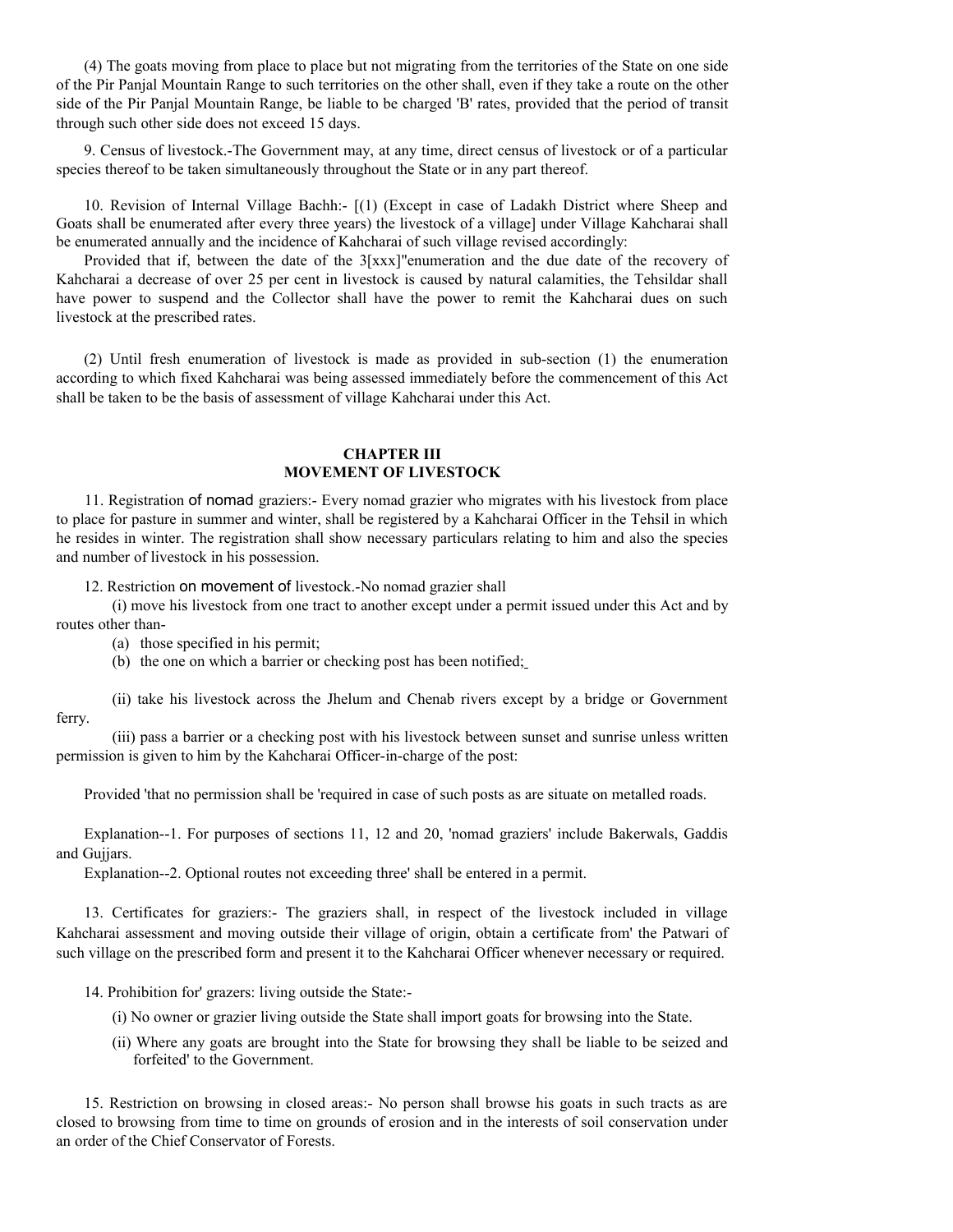### **CHAPTER IV CESS**

1 [16. (1) Lambardari and Patwar cess.

(2) No cess shall be levied on fluctuating Kahcharai dues.

(3) The Chief Conservator of Forests may authorise payment of remuneration to a person appointed to make collections of fluctuating Kahcharai; provided that:-

- (a) such remuneration shall not exceed Rs. 3/2/- percent of the actual collections made;
- (b) no person who is or who has been a Kahcharai Officer shall be appointed to make such collections;
- (c) deductions on account of payment of remuneration are made from actual collections on spot].

17. Forfeiture of Lambardari Cess and fixed demand:- The lambardari dues shall be liable to forfeiture under orders of the Collector if the Lambardar does not realize the fixed demand and credit the same into the Government treasury along with the land revenue installment.

# **CHAPTER V COLLECTION OF VILLAGE KAHCHARAI AND POWERS OF REVENUE OFFICERS**

18. Collections:- Village Kahcharai shall be collected in accordance with the procedure laid down for realisation of land revenue and its arrears under the Jammu and Kashmir Land Revenue Act, 1996.

19. Powers and classes of Revenue Officers.-There shall be the same classes of Revenue Officers under this Act as under the Jammu and Kashmir Land Revenue Act, 1996 and in the absence of any order of the Government to the contrary and subject to the provisions of this Act, a Revenue Officer of any class having jurisdiction within any local limit under that Act shall be a Revenue Officer of the same class having jurisdiction within the same local limits under this Act.

### **CHAPTER VI**

### **OFFENCES AND PENALTIES**

20. Offences in respect of Kahcharai:- (l) Any person who

(a) dishonestly has or keeps in possession animals which are liable to Kahcharai without payment of the same; or

(b) dishonestly personates, or gives false information as to his name, parentage, residence or as to the livestock belonging to himself or to any person or fraudulently uses or presents false permit; or

(c) refuses to give his name or to produce his permit or to give correct information in his possession required by a Kahcharai Officer; or

(d) brings into the State any animal, the entry of which within .the .State is prohibited under this Act; or

(e) conceals any prohibited or taxable animals or otherwise acts fraudulently with a view to evade detection of prohibited animals or payment of Kahcharai leviable on animals belonging to himself or to any other person; or

(f) being a nomad grazier fails to get himself and his livestock registered as required by section 11; or fails to comply with any of the directions contained in section 12 :

(g) browses Goats in any area closed to browsing under this Act;

(h) attempts to commit, or abets the commission of any act or omission in contravention of any of the foregoing clauses; or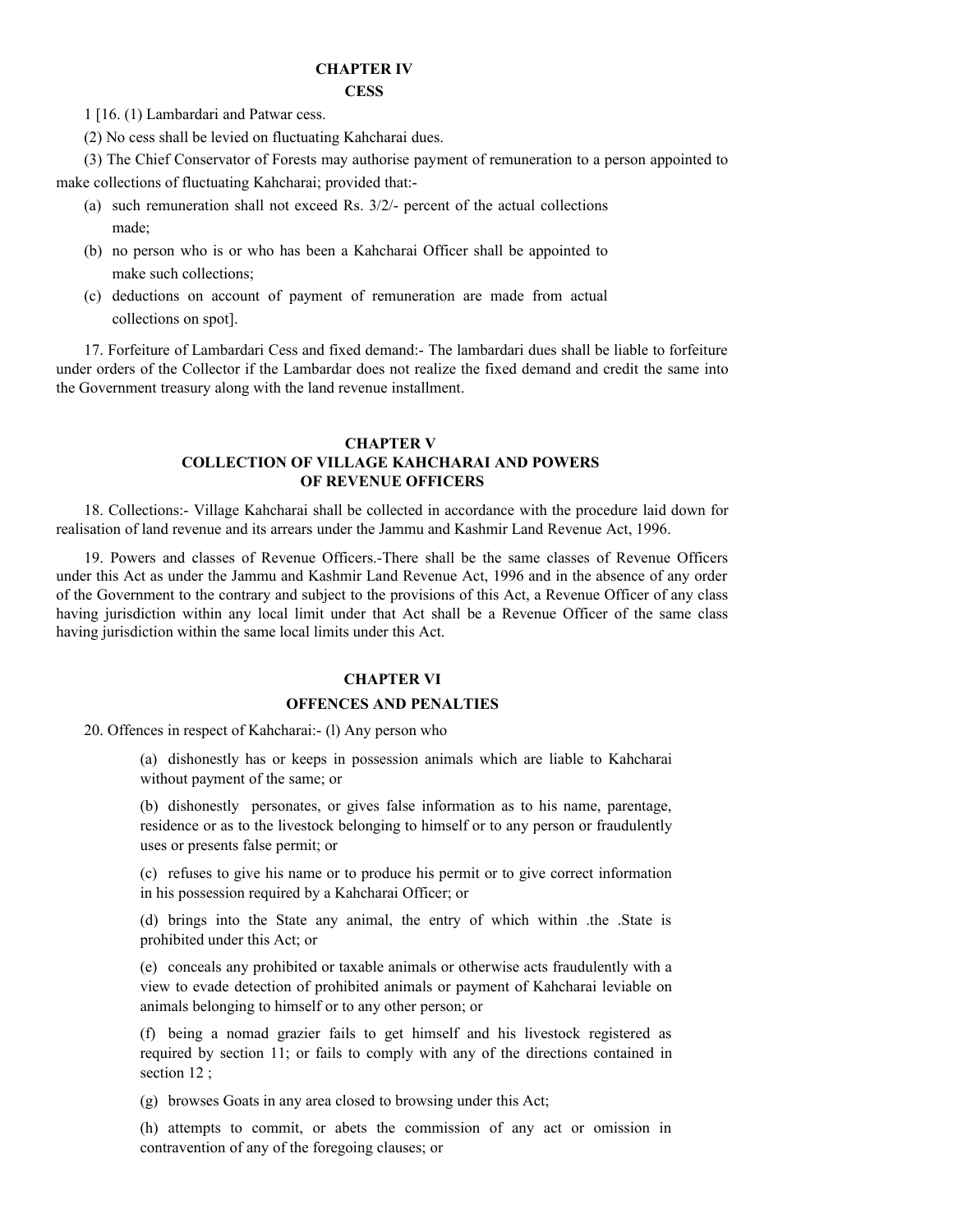(i) breaks any rule, framed under this Act for each such act or omission;

shall be liable to a fine not exceeding Rs. 100:

Provided that no person shall be liable to he punished for more than one offence at one time.

(2) The provisions of sub-section (1) shall apply to offences in respect of fluctuating Kahcharai only.

21. Offences by Kahcharai Officers:- (l) If any Kahcharai Officer or other person duly employed in the prevention of offences under this Act-

(i) practices or attempts to practice any fraud or does any act for the purpose of injuring the Kahcharai revenue or abets or connives at any such fraud or any attempt to practice any such fraud or act ; or

(ii) is guilty of a willful contravention of any provision of this Act; or

(iii) requires any place or premises to be, searched for taxable or prohibited animals or requires any person to be arrested, without having reasonable ground to believe that there are taxable or prohibited animals concealed about such place or premises or that such person is guilty of an offence under section 17 ; or

(iv) vexatiously and unnecessarily delays forwarding any person arrested under this Act to nearest concerned authority; or

(v) wilfully or negligently causes any loss or damage to animals at any time while they remain or are lawfully detained at any Kahcharai post or elsewhere under his charge;

shall be liable to imprisonment for a term not exceeding 2 years or to a fine not exceeding Rs. 1,000 or to both.

(2) The punishment prescribed in sub-section (1) shall be in addition to any departmental punishment which a competent authority in the case may deem fit to award.

#### **CHAPTER VII OFFENCES BY WHOM -TRIABLE AND THEIR COMPOUNDING**

22. Power to *compound offences.-(l)* A Kahcharai Officer of rank not lower than that of Forest Ranger or such other person as may be specially empowered by the Minister-in charge of the Forest Department in this behalf may-

(a) compound any offence described in clauses (a) and (b) of section 20 if the accused pays the amount of Kahcharai leviable on the livestocks in respect of which the offence has been committed together with a penalty of not less than 25 percent of such amount ; and

(b) in case of other offences covered by section 20 at an amount not exceeding rupees twenty five.

(2) When the offence has been compounded, the accused, if in custody shall be discharged and the property, if any, seized shall be released and no further proceeding shall be taken against such person.

(3) No offence shall be compounded, if more than 15 days have elapsed after the accused was arrested by or appeared before the officer competent to compound the offence.

(4) If any Kahcharai Officer without any reasonable cause refuses to compound an offence the suspected person may, within 15 days of such refusal by the Kahacharai Officer, apply to the next superior Kahcharai Officer far the offence being compounded, and such next superior officer may compound the offence as provided in sub-section (1) or refuse to compound it:-

23. [Omitted].

# **CHAPTER VIII POWERS AND PROCEDURE RELATING TO OFFENCES**

24. Powers to search on reasonable suspicion:- Any Kahcharai Officer may search any place or premises; provided that such officer has reason to believe that taxable or prohibited animals are concealed therein:

Provided further that no dewelling house is searched by an officer lower in rank than a Forest Ranger.

25. Searches how to be made:- All searches under this Act shall be made in accordance with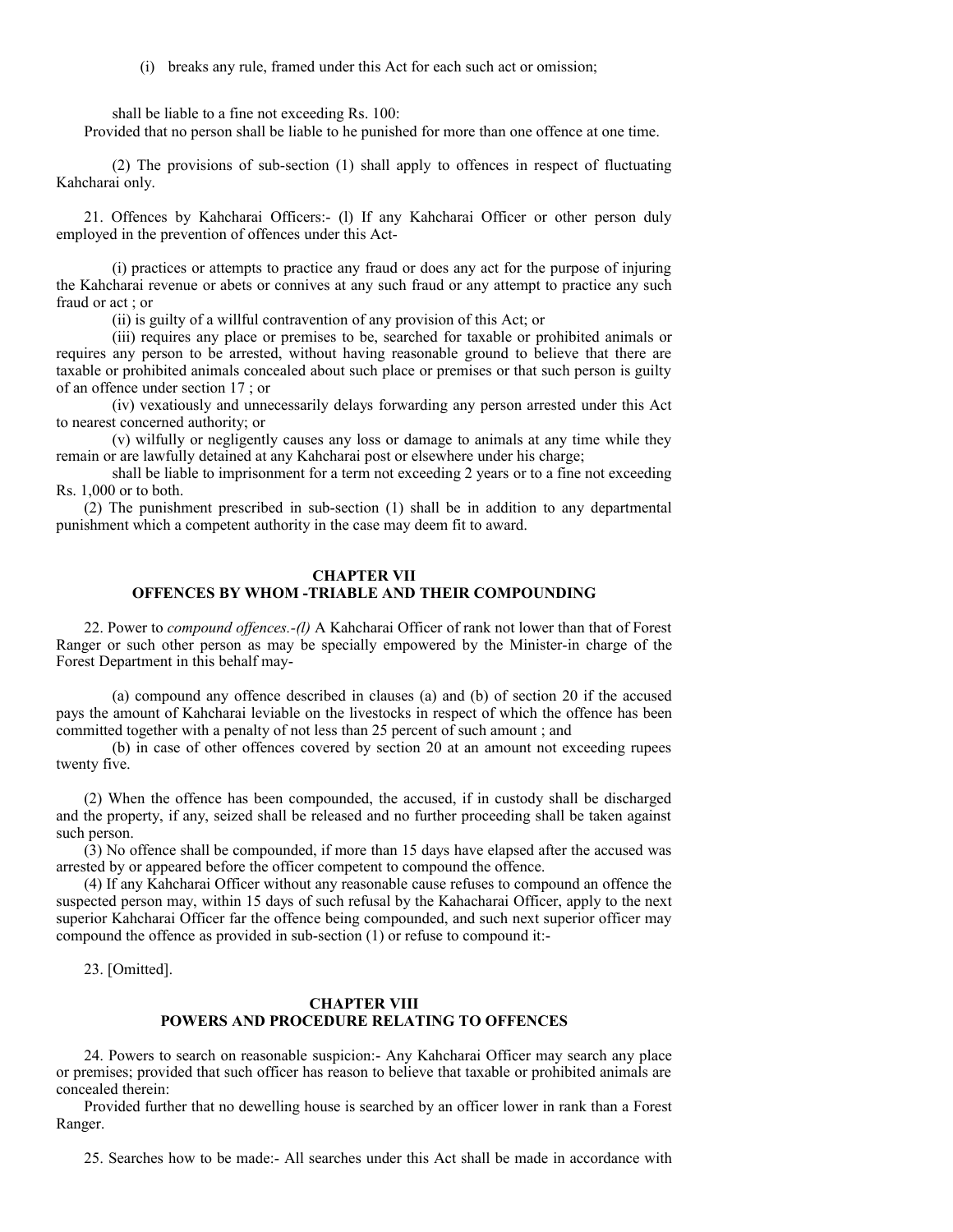the Code of Criminal Procedure for the time being in force in the State.

26. Arrest of persons reasonably suspected and further procedure:- (1) Any person against whom a reasonable suspicion exists that he has been guilty of an offence under section 20 may be arrested by any Kahcharai Officer.

(2) If the Kahcharai Officer arresting a person under subsection (1) is competent to compound offences under section 22, he- may proceed to compound the offence, otherwise he shall forward the accused forthwith to the nearest officer empowered to compound offences under this Act.

(3) If the Kahcharai Officer empowered to compound offences under this Act does not compound the offence for reasons to be recorded in writing or cannot be found immediately or if the accused refuses to compound it, he shall call upon to furnish proper security to appear at such time and place as the Magistrate competent to try the case may appoint and communicate to him.

(4) If the accused fails to furnish proper security, he shall be forwarded to the nearest Magistrate who, if he has no jurisdiction to try the case, may authorise the detention of the accused in such custody as he thinks fit for a term not exceeding 7 days and shall, order the accused to be forwarded to the Magistrate having jurisdiction. If such nearest magistrate has jurisdiction to try the case, he shall himself deal with the accused.

(5) No person who has to be forwarded to a Kahcharai Officer under sub-section (2) or to a nearest Magistrate under sub-section (4) shall be kept in custody for more than 24 hours, exclusive, of the time taken up by the journey to the nearest Magistrate.

(6) A Kahcharai Officer not below the rank of a Divisional Forest Officer may at any time before judgement is announced, withdraw a case, if

- (a) in a case when offence relates to the evasion of Kahcharai, the accused pays such dues together with a penalty of not less than 50 percent thereof;
- (b) in other case the accused pays a penalty of Rs. 50 in lump sum.

27. Offenders under section 20:- If any person liable to be arrested under section 26 is not arrested at the time of committing the offence, for which he is so liable, or after arrest makes his escape, he may at any time afterwards be arrested and dealt with as if he had been arrested at the time of committing such offence.

28. Animals on which penalties incurred:- (l) A Kahcharai Officer may seize any livestock in respect of which any offence has been committed; provided that he does not seize more animals than are sufficient to meet the liability.

(2) When any fee, fine or penalty is liable under this Act, the animals in respect of which such fees, fine or penalty is liable shall not be removed by the owner until such fee, fine or penalty is paid. The Kahcharai Officer shall be competent to detain such animals until such fee, fine or penalty is paid

(3) The bringing of animals to the proper place for examination in the interest of Kahcharai revenue in exercise of powers conferred by this Act or by the rules made thereunder and the removing of such animals to and the placing of them in the proper place of shelter or otherwise, and their feeding during the interval of such examination, shall be performed by or at the expense of the owner.

29. Enforcement of payment.-If a person fails to pay the Kahcharai dues, fine or penalty imposed under this Act within fifteen days of their falling due, a Kahcharai Officer not lower than the rank of a Ranger may realise the same by sale of animals of the said person to the extent of the amount due. The sale proceeds shall be utilised to satisfy the demand after deducting the expenses of the sale there from.

30. Payment of dues short-levied or erroneously refunded:- When Kahcharai dues or charges have been short-levied through inadvertance, error, collusion, miscalculation or misconstruction on the part of Kahcharai Officer, or through mis-statement as to the number of animals on the part of the owner or when any such dues or charges after having been levied have been, owing to any such cause erroneously refunded, the person chargeable with the tax or charge so short-levied or to whom such refund has erroneously been made, shall pay the deficiency or repay the amount paid to him in excess on demand being made, and the Kahcharai officer shall refuse to pass any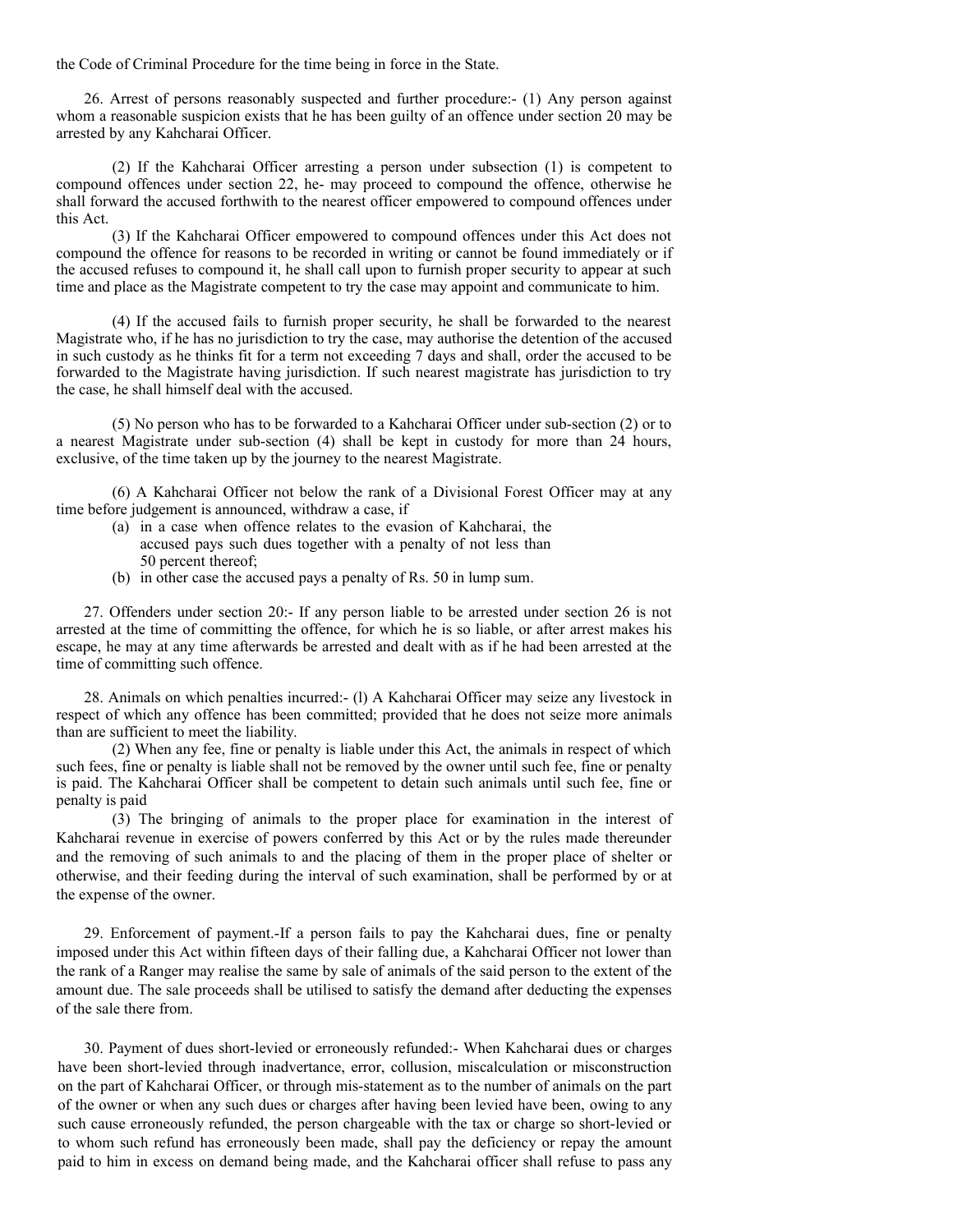animal belonging to such person until the said deficiency or excess be paid or repaid:

Provided that the demand for such payment or repayment is made within six months of the date on which the charge was short-levied or refund was erroneously made:

Provided further that the amount involved is not less than a rupee.

31. Refund of charges erroneously levied or paid:- When Kahcharai due or charges which have been paid and of which repayment, wholly or in part, is claimed in consequence of the same having been paid through inadvertance error, mis-calculation or mis-construction, the claim shall not be entertained unless it is made within six months from the date of such payment and the amount involved is not less than a rupee.

32. Application of Criminal Procedure Code:- In the conduct of all enquiries held into offences under this Act, the provisions of the Code of Criminal Procedure shall apply so far as they are applicable.

### **CHAPTER IX**

### **MISCELLANEOUS**

33. Lambardar or Chowkidar bound to give information of all breaches under this Art:- Every Lambardar and Chowkidar shall be bound to give immediate information to a Kahcharai Officer of any breach of the provisions of this Act which may come to his knowledge and all Lambardars and Chowkidars shall be bound to take all reasonable measures in their power to prevent the commission of any such breach which they may know or have reasons to believe is likely to be committed.

34. No compensation for loss or damage:- No owner of animals shall be entitled to claim compensation for any loss or damage occurring to such animals at any time while they remain or are lawfully detained at any Kahcharai post or elsewhere under the charge of the Kahcharai Officer.

35. Bar of actions:- (1) No action shall lie against the Government Or against any Kahcharai Officers for damages in any Civil Court for any act bona fide done or ordered to be done in pursuance of this Act or any law for the time being in force relating to the Kahcharai revenue.

(2) All prosecutions of any Kahcharai Officer and all actions which may be lawful1y brought against the Government or against any Kachcharai Officer in respect of any act done or alleged to have been done in pursuance of this Act, shall be instituted within 3 months from the date of- the act complained of and not afterwards; provided that no suit shall be instituted until the expiration of one month after notice has been given stating the cause of action and the name and place of abode of the intending plaintiff and the plaint must contain a statement that such notice has been given.

(3) In such actions for damages it shall be lawful for the Court, if tender of sufficient amends shall have been made before the action was brought in awarding the amount so tendered, to refuse cost to the plaintiff and direct him to pay the cost of the defendant.

36. Power to make rules-- (l) The Government may make rules for the purpose of carrying out the provisions of this Act. .

(2) In particular and without prejudice to the generality of the provisions of sub-section (1) such rules may prescribe and define the powers and duties of the Kahcharai Officers and matters required generally for carrying out the purposes of this Act.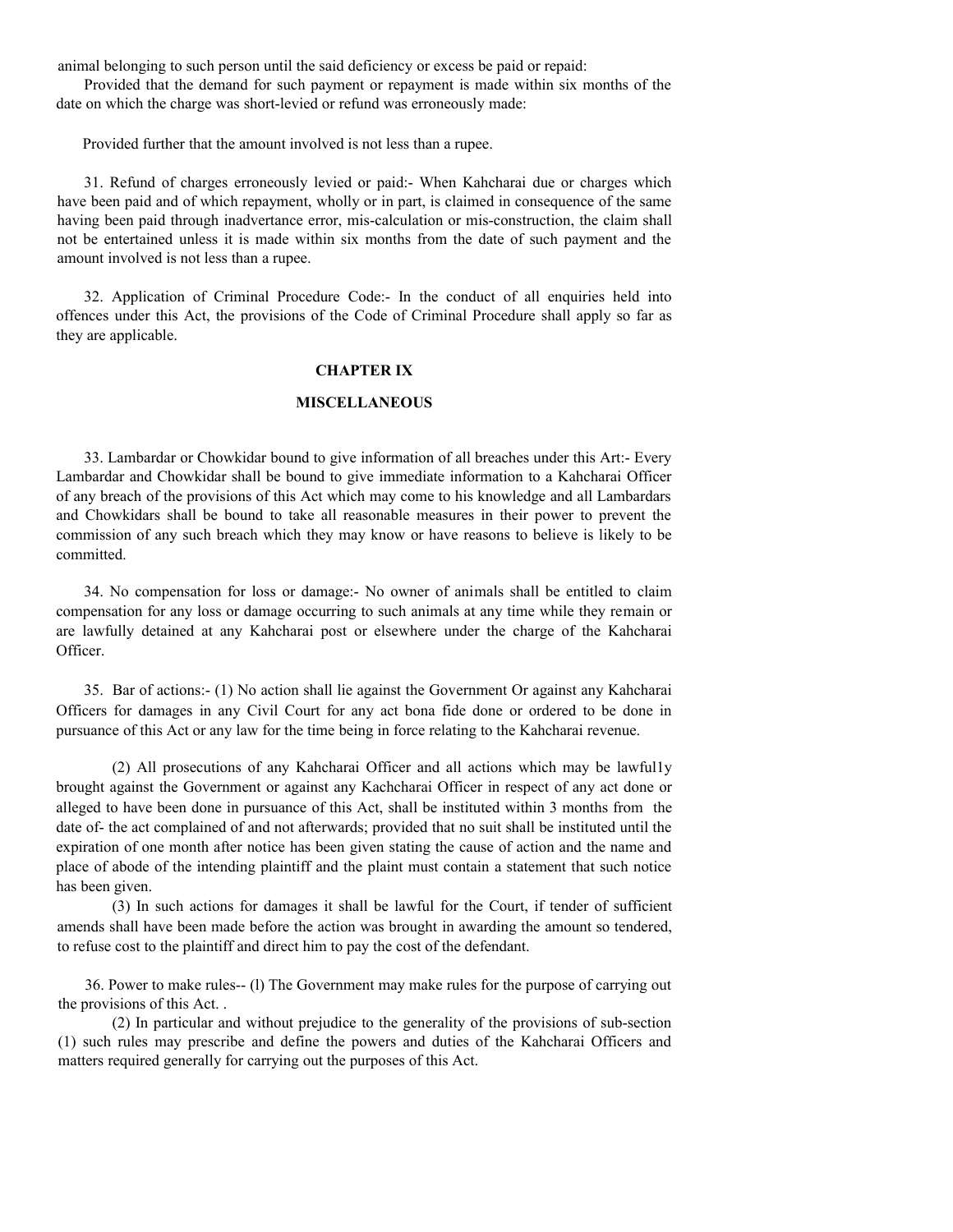# **l [SCHEDULE I [See Section 6]**

|    | S' No. Kind of Animal                     | <b>Rate A</b> | <b>Rate B</b> | <b>Rate C</b> |
|----|-------------------------------------------|---------------|---------------|---------------|
| 1. | Pack bullocks                             | 0.80          | 0.80          | 0.80          |
| 2. | Tell Bullocks                             | 0.50          | 1.00          | 2.00          |
| 3. | <b>Buffaloes</b>                          | 1.80          | 3.15          | 1125          |
| 4. | Riding ponies                             | 2.50          | 3.75          | 7.50          |
| 5. | Pack ponies & Mules                       | 2.80          | 2.80          | 500           |
| 6  | Donkeys                                   | 0.65          | 0.65          | 0.65          |
| 7. | Camels                                    | 5.00          | 10.00         | 15.00         |
| 8. | Sheep f or Ladakh                         | 0.15          | 0.20          | 0.60          |
| 9  | Goats imported for<br>Commercial purposes |               |               | 2.50          |
| 10 | Sheep for rest of the<br>State            | 0.15          | 0.20          | 0.65          |
| 11 | Sheep imported for<br>Commercial purposes |               |               | 0.20          |

# **SCHEDULE II [See Section 6]**

(1) The following livestock ,shall be exempt 'from the levy of Kahcharai fees, namely:-

(i) cows and bullocks (other than Teli Pack bullocks) ;

(ii) animals belonging to any department of the Jammu and Kashmir Government '

(iii) animals belonging to the Sadar-i-Riyasat ;

(iv) livestock of persons living within the limits of a Municipality or Town Area.

(2) The following livestock shall be exempt so long as conditions indicated are satisfied:

(i) animals of bona fide visitors to the State provided the period of stay does not exceed six months;

(ii) riding and pack ponies of the frontier district of Ladakh and Bunji Illaqa while passing through or detained on account of the closure of passes in Jammu and Kashmir provinces ;

(iii) riding and pack ponies, mules and donkeys coming into the State from outside as well as animals purchased within the State for export out of the state, provided they leave the State within 15 days of their entry or the date of purchase;

(iv) goats and sheep brought by butchers or other persons within Municipal or Town Area limits for purposes of slaughter;

# **N.B:1[Deleted].**

(v) animals brought for display in cattle shows and public fairs provided they do not stay for more than a fortnight at places where cattle shows or public fairs are held;

(vi) one female-buffalo and five sheep for every landowner 'or tenant of land who owns such animals so long as the animals graze within the limits of their village and are kept for domestic purposes;

(vii) six pack animals and one male buffalo per dera of nomad 'graziers, including Gaddis and Gujjars, kept by them for personal requirements.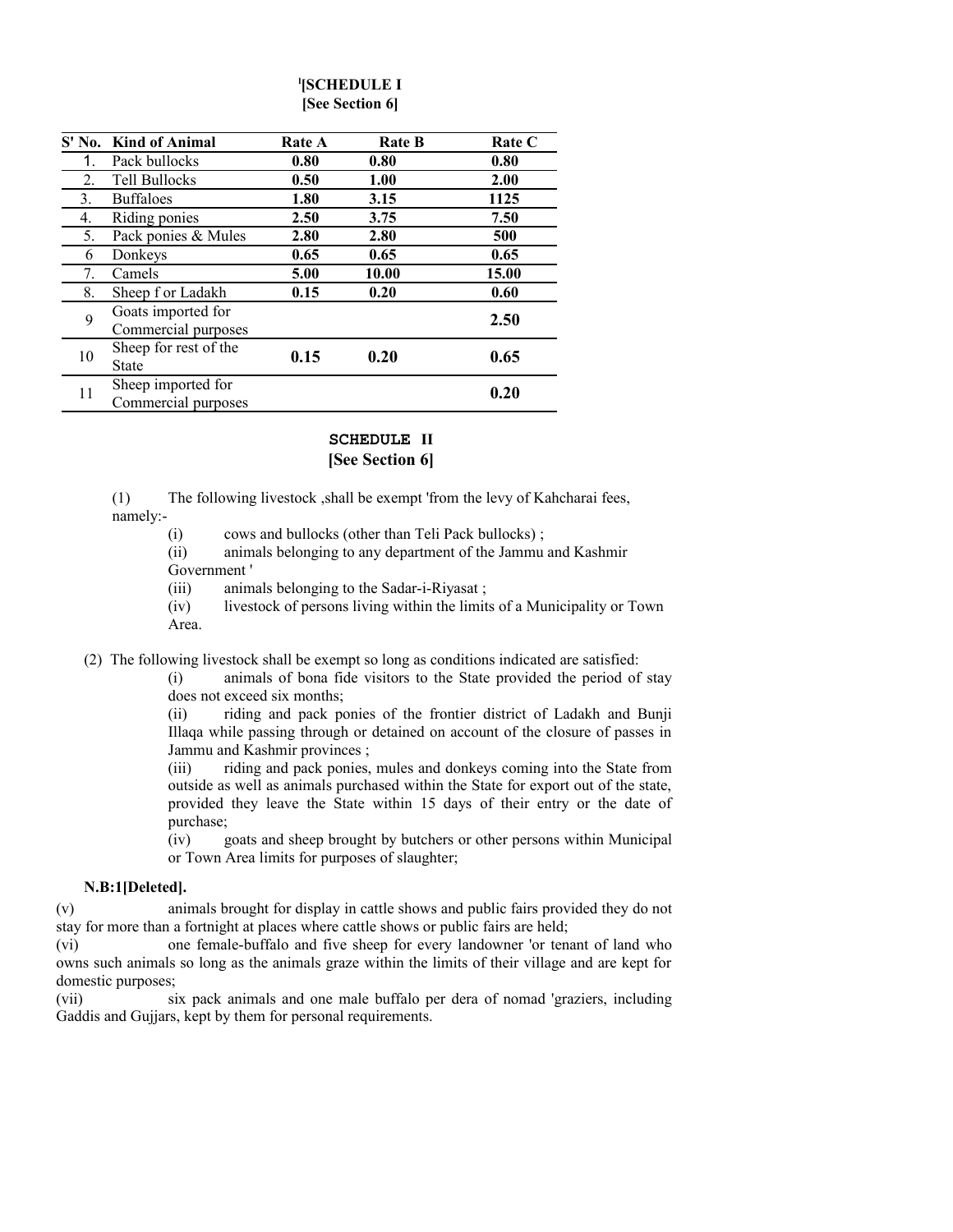#### **THE JAMMU AND KASHMIR KAHCHARAI ACT,**

## **2011 (1954 A. D.)**

### *Act No. XVIII* **of** *2011*

#### **List of Notification**

| S. No. | <b>SUBJECT</b>                                                        |  |
|--------|-----------------------------------------------------------------------|--|
| 1.     | Establishment of one grazing check post at Mandi Rajpura.             |  |
| 2.     | Animals brought into Ladakh District by Tibetan Traders exempted from |  |
|        | Kahcharai fee.                                                        |  |
| 3.     | Male buffaloes exempted from levy oil Kahcharai.                      |  |
| 4.     | Form of Certificate for Kahcharai                                     |  |

#### **THE JAMMU AND KASHMIR KAHCHARAI ACT, 2011 (1954 A. D.)**

#### **Act No. XVIII of 2011**

#### **ESTABLISHMENT OF ONE GRAZING CHECK POST AT MANDl RAJPORA**

Forest Department 1 [Chief Conservator of Forests Notification].-In exercise of the power vested in me under section 5 (a) of the Jammu and Kashmir Kahcharai Art, 2011, one grazing check post at. Mandi Rajpora, Haveli Range, Rajouri Division is hereby established for enumeration and checking of live-stock of graziers moving within the territories of the State on either side of the Pir Panjal mountain range and collection of Kahcharai dues thereon.

# **ANIMALS BROUGHT INTO LADAKH DISTRICT BY TIBETAN TRADERS EXEMPTED FROM KAHCHARAI FEE.**

Annexure to Cabinet Order No. 131-C of 1955 dated 10th March, 1955:- 1n exercise of the powers conferred by sub-section (1) of section 6 of the Jammu and Kashmir Kahcharai Act, 2011, the Government hereby exempt from the levy of Kahcharai the animals brought into the Ladakh District by the Tibetan traders.

## **MALE BUFFALOES EXEMPTED FROM LEVY OF KAHCHARA1**

Revenue Department Notification 1[SRO-188 dated Ist August, 1962]:- 1n exercise of he powers conferred by sub-section (1) of section 6 of the Jammu and Kashmir Kahcharai Act, 2011, the Government hereby exempt all male buffaloes (other than Teli Buffaloes) from the levy of Kahcharai under the said Act.

#### **FORM OF CERTIFICATE FROM KAHCHARAI**

2[Government Order No. 205 of 1960 dated 16th August, 1960] In exercise of the power conferred by section 13 of the Jammu and Kashmir Kahcharai Act, Samvat 2011, the Government hereby order that in respect of the livestock included in villages Kahcharai Assessment and moving outside their village of origin.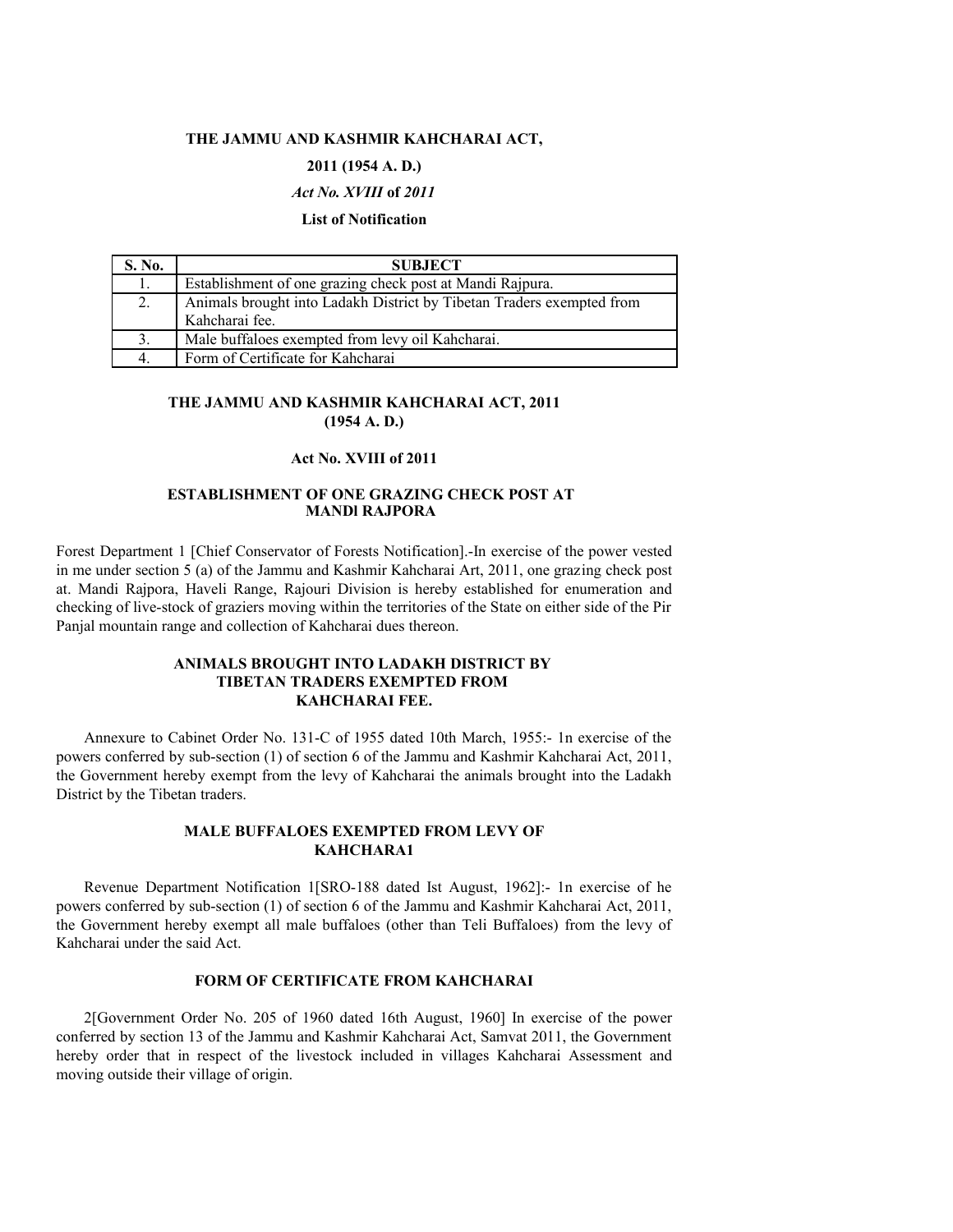### **ORDERS AND - NOTIFICATIONS PERTAINING TO KAHCHARAI**

*\*Extract from Council Order No. 999-C of 1940 regarding transfer of control of grazing within demarcated forests to the Forest Department and the recovery of dues thereon.*

(2) Item Government accept the spirit of the recommendation made by the Committee that the control of grazing within demarcated forests should be vested in the Forest Department and with a view to implement this recommendation, issue the following directions:-

Grazing in demarcated forests should be regulated by the Forest Department, that is to say, the Forest Department should have the right to determine what areas shall be thrown open to grazing each year and what areas shall be closed to grazing in each year within the limits allowed by the existing law. Government recognise that, even in areas thrown open to grazing in any particular year, steps should be taken to ensure that those areas are not over-grazed and are not thereby allowed to deteriorate for providing adequate grazing in the future. But this is a matter whose investigation has been entrusted to the Grazing Committee appointed under Council Order No. 873-C of 1938 and final orders on this aspect of the question will be passed on receipt of that Committee's report.

Zamindars who have to pay a fixed Kahcharai assessment under the settlement should be entitled to take their cattle for grazing only to areas which are thrown open to grazing by the Forest Department, but it will be the duty of the Forest Department to see that an adequate area of State forests in each Province is thrown open for the purpose of meeting the grazing demands of the number of cattle on which the fixed Kahcharai assessment is collected. It should also be made clear that the Zamindar, under a fixed Kahcharai assessment, is' entitled to take his cattle to any area thrown open for grazing within the limits of the State even if that area is in' another province from ' that *in* which he himself resides. The difference between the fixed Kahcharai assessment and the assessment leviable for taking his cattle for grazing in another province should be recovered by the Forest Department. Every Zamindar with a fixed Kahcharai assessment will be given a permit by the Revenue Department which should show the number of cattle which he could graze on State lands and the amount payable as Kahcharai on those cattle.

As regards the remaining class of fluctuating Kahcharai assessment, namely, that levied on nonresidents of the State whose livestock go to the State forests for grazing, the issue of permits to such cattle and the recovery of fees due thereon should be transferred to the Forest Department. In regard to this last class the Forest Department, should have liberty to limit the number, which they will permit to be taken into particular areas of the State forest for grazing.

#### **ANNEXURE TO CABINET ORDER No. 65-C OF 1952 DATED 14TH JANUARY, 1952. NOTIFICATION**

In exercise of powers conferred by sub-Section (1) of Section 22 of the Jammu and Kashmir Kahcharai Act of 1994, the Government are pleased to exempt village Magiani, Tehsil Udhampur, from payment of permanent Kahcharai fee assessed on it, with effect from the date of this order.

## **ANNEXURE TO CABINET ORDER NO. 131-C OF 1955 DATED 10-3-1955 NOTIFICATION**

In exercise of the powers conferred by sub-section (1) of section 6 of Jammu and Kashmir Kahcharai Act 2011, the Government hereby exempt from the levy of Kahcharai the animals brought into the Ladakh District by the Tibetan traders